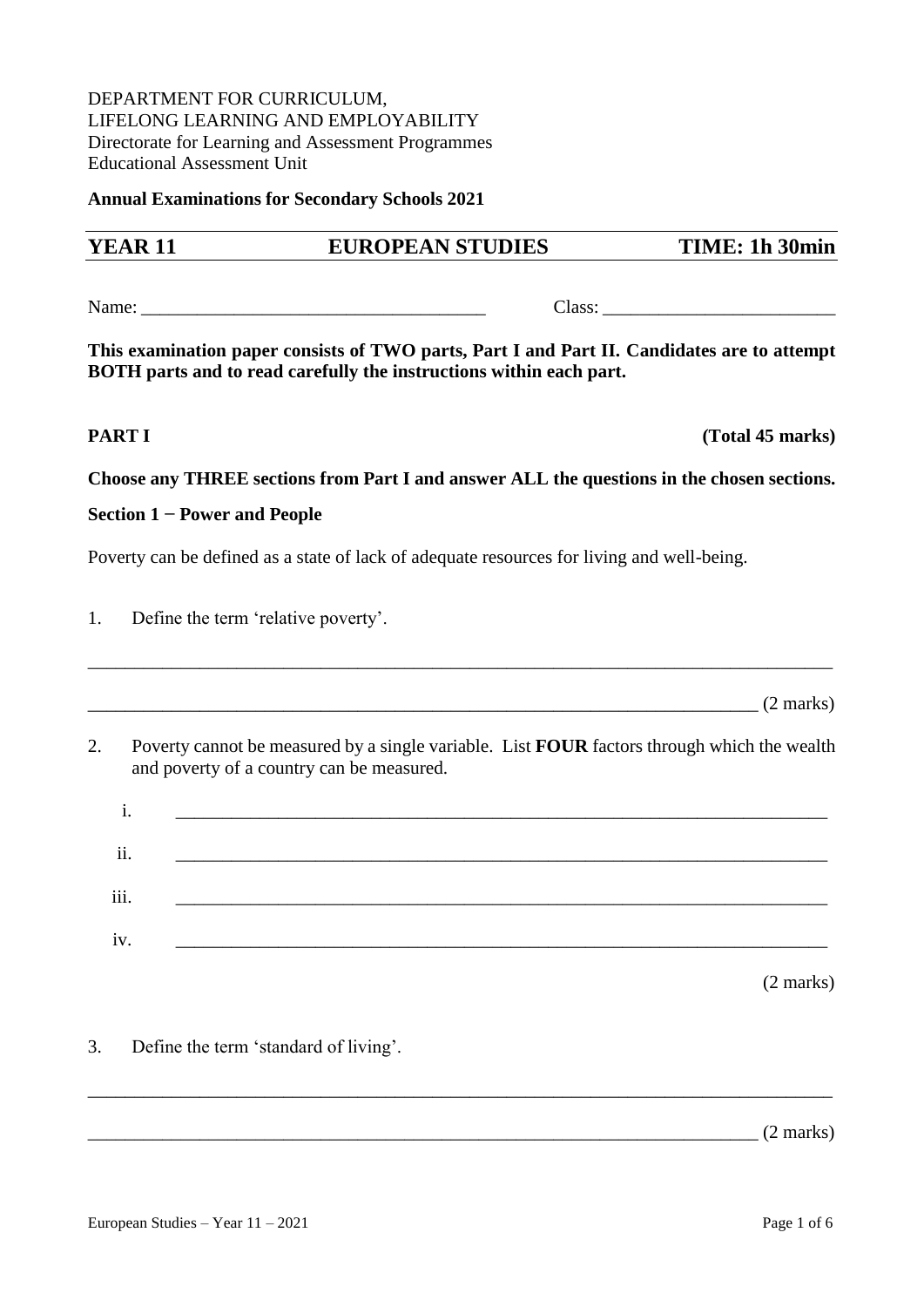4. The welfare state was intended to lift people out of poverty. Define the term 'welfare state'.

\_\_\_\_\_\_\_\_\_\_\_\_\_\_\_\_\_\_\_\_\_\_\_\_\_\_\_\_\_\_\_\_\_\_\_\_\_\_\_\_\_\_\_\_\_\_\_\_\_\_\_\_\_\_\_\_\_\_\_\_\_\_\_\_\_\_\_\_\_\_\_\_\_\_\_\_\_\_\_\_

 $(3 \text{ marks})$ 

5. List **THREE** ways in which European countries are addressing the challenge of maintaining a sustainable welfare system.

| ii.  |  |                     |
|------|--|---------------------|
|      |  |                     |
| iii. |  |                     |
|      |  | $(6 \text{ marks})$ |

#### **Section 2 – Economic Development and Changes in Europe**

1. What does the acronym CAP stands for?

(2 marks)

2. Identify 4 advantages of the CAP on the European farming industry.

(8 marks)

3. In the 1980's the phrase attached to the CAP was "Milk lakes and butter mountains!" What was this statement referring to?

(5 marks)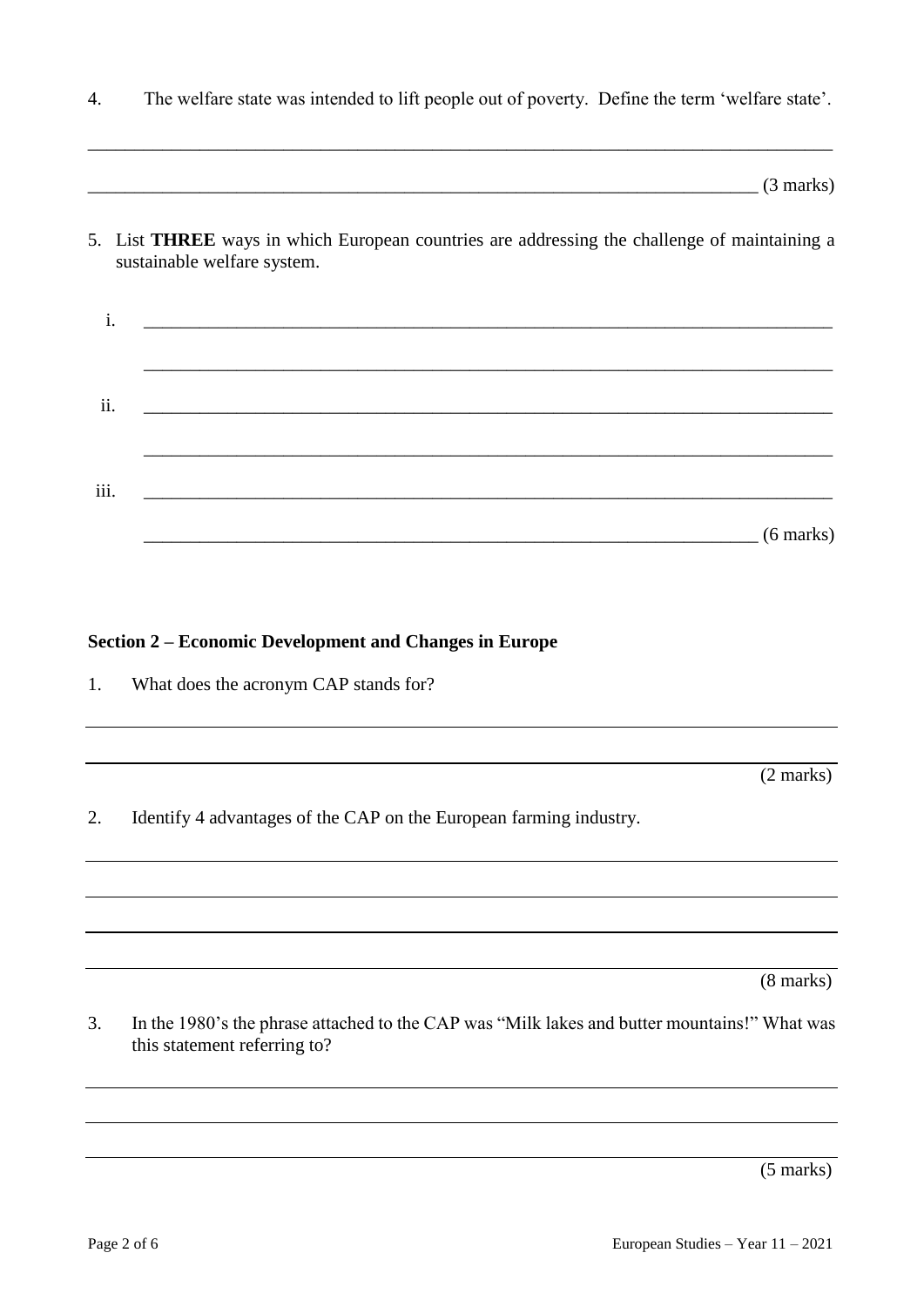# **Section 3 – Demographic and Social Realities**

 $1.$ Name and explain THREE causes behind the high unemployment rate in a number of European countries.

|      | i.    | <u> 1999 - Johann Barn, fransk politik (d. 1989)</u>                                                                                                                                                                                      |
|------|-------|-------------------------------------------------------------------------------------------------------------------------------------------------------------------------------------------------------------------------------------------|
| ii.  |       | and the control of the control of the control of the control of the control of the control of the control of the                                                                                                                          |
| iii. |       | and the control of the control of the control of the control of the control of the control of the control of the<br><u> 1989 - Johann Stoff, deutscher Stoffen und der Stoffen und der Stoffen und der Stoffen und der Stoffen und de</u> |
|      |       | <u> 1989 - Andrea Santana, amerikana amerikana amerikana amerikana amerikana amerikana amerikana amerikana amerika</u><br>$(6 \text{ marks})$                                                                                             |
| 2.   |       | Mention FIVE measures that can be taken by employers to ensure more safety at work for their<br>employees.                                                                                                                                |
|      | (i)   |                                                                                                                                                                                                                                           |
|      | (ii)  |                                                                                                                                                                                                                                           |
|      | (iii) |                                                                                                                                                                                                                                           |
|      | (iv)  |                                                                                                                                                                                                                                           |
|      | (v)   | <u> 2008 - Jan James James Barnett, amerikansk politik (d. 1888)</u>                                                                                                                                                                      |
|      |       | $(5 \text{ marks})$                                                                                                                                                                                                                       |
| 3.   |       | Identify TWO ways in which work opportunities are a reflection of an inclusive society.                                                                                                                                                   |
|      | (i)   |                                                                                                                                                                                                                                           |
|      | (ii)  |                                                                                                                                                                                                                                           |
|      |       | (4 marks)                                                                                                                                                                                                                                 |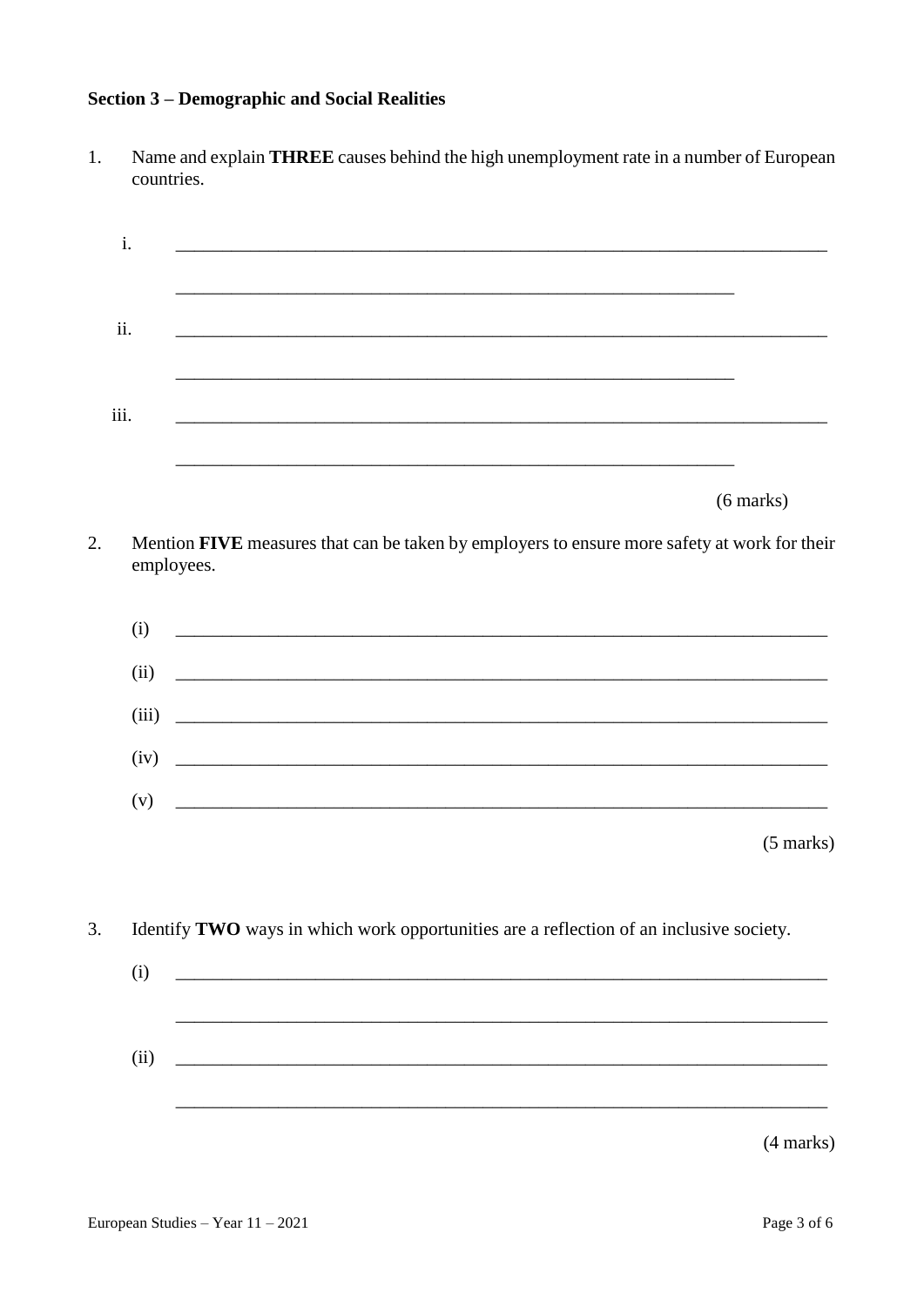### **Section 4 – Europeans and their Environment**

While transportation activities increase mobility for both passengers and freight, they result in unfavourable effects on the environment. Discuss.  $1.$ 

| $(11$ marks) |  |  |  |
|--------------|--|--|--|
|              |  |  |  |
|              |  |  |  |
|              |  |  |  |
|              |  |  |  |
|              |  |  |  |
|              |  |  |  |
|              |  |  |  |
|              |  |  |  |
|              |  |  |  |
|              |  |  |  |
|              |  |  |  |
|              |  |  |  |
|              |  |  |  |
|              |  |  |  |
|              |  |  |  |
|              |  |  |  |
|              |  |  |  |
|              |  |  |  |
|              |  |  |  |
|              |  |  |  |
|              |  |  |  |
|              |  |  |  |
|              |  |  |  |
|              |  |  |  |
|              |  |  |  |
|              |  |  |  |
|              |  |  |  |
|              |  |  |  |
|              |  |  |  |
|              |  |  |  |
|              |  |  |  |
|              |  |  |  |

 $\overline{2}$ . List FOUR ways in which tourists can be responsible travellers by being more mindful on the decisions they take.

| 1.   |  |  |
|------|--|--|
| ii.  |  |  |
| iii. |  |  |
| iv.  |  |  |
|      |  |  |

 $(4 marks)$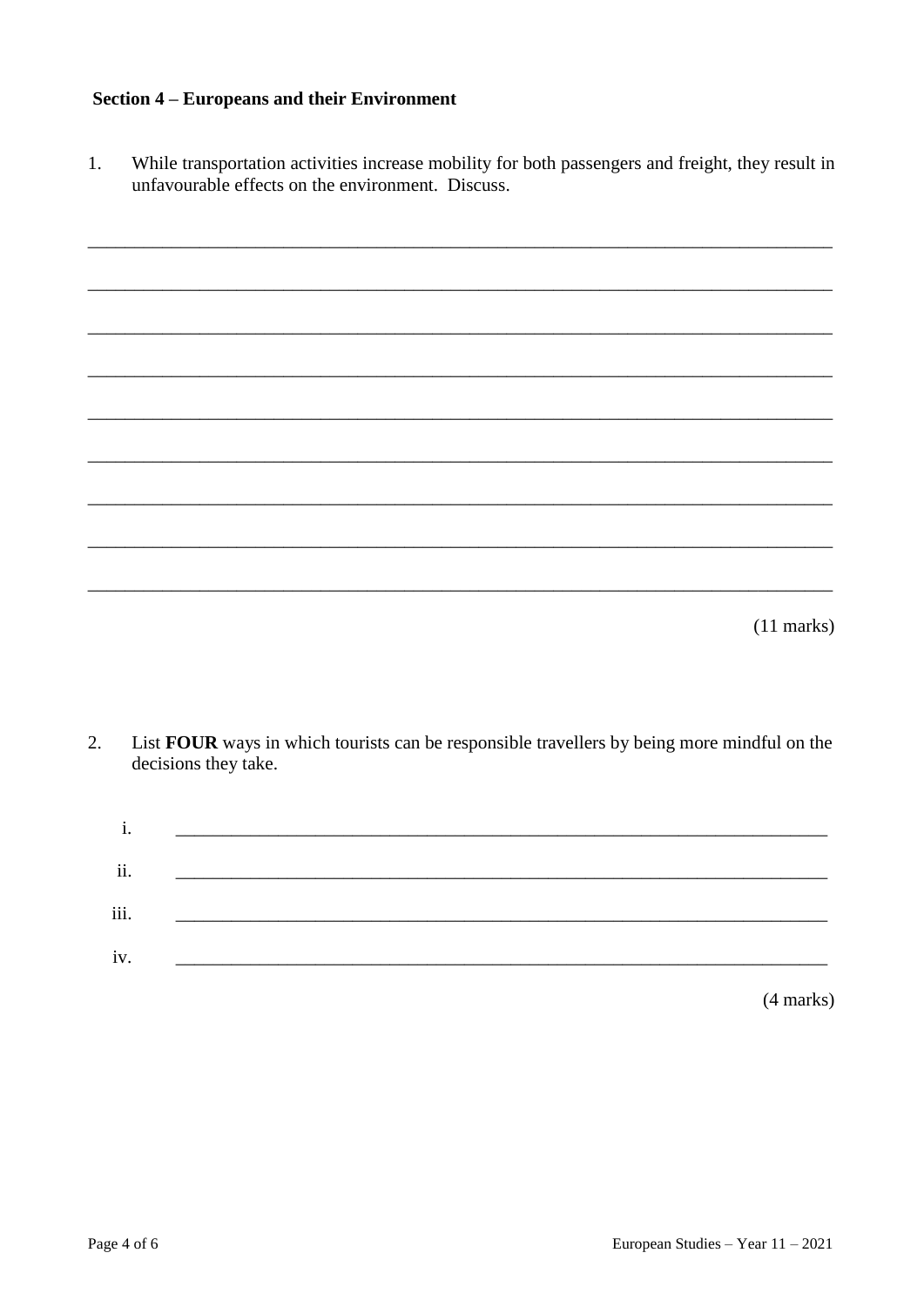# **Section 5 - The Cultural Heritage**

Briefly discuss the Islamic influence on Europeans with reference to:  $1.$ 

| (i)  | medicine                                                                                 |           |
|------|------------------------------------------------------------------------------------------|-----------|
|      |                                                                                          |           |
|      |                                                                                          |           |
|      |                                                                                          |           |
|      |                                                                                          | (4 marks) |
| (ii) | Literature                                                                               |           |
|      |                                                                                          |           |
|      |                                                                                          |           |
|      |                                                                                          |           |
|      |                                                                                          | (4 marks) |
| (i)  | Name TWO distinctive features of each of the following political thoughts:<br>Liberalism |           |
|      |                                                                                          | (2 marks) |
| (ii) | Communism                                                                                |           |
|      |                                                                                          |           |
|      |                                                                                          | (2 marks) |
|      | Discuss ONE cause which lead to the French revolution.                                   |           |